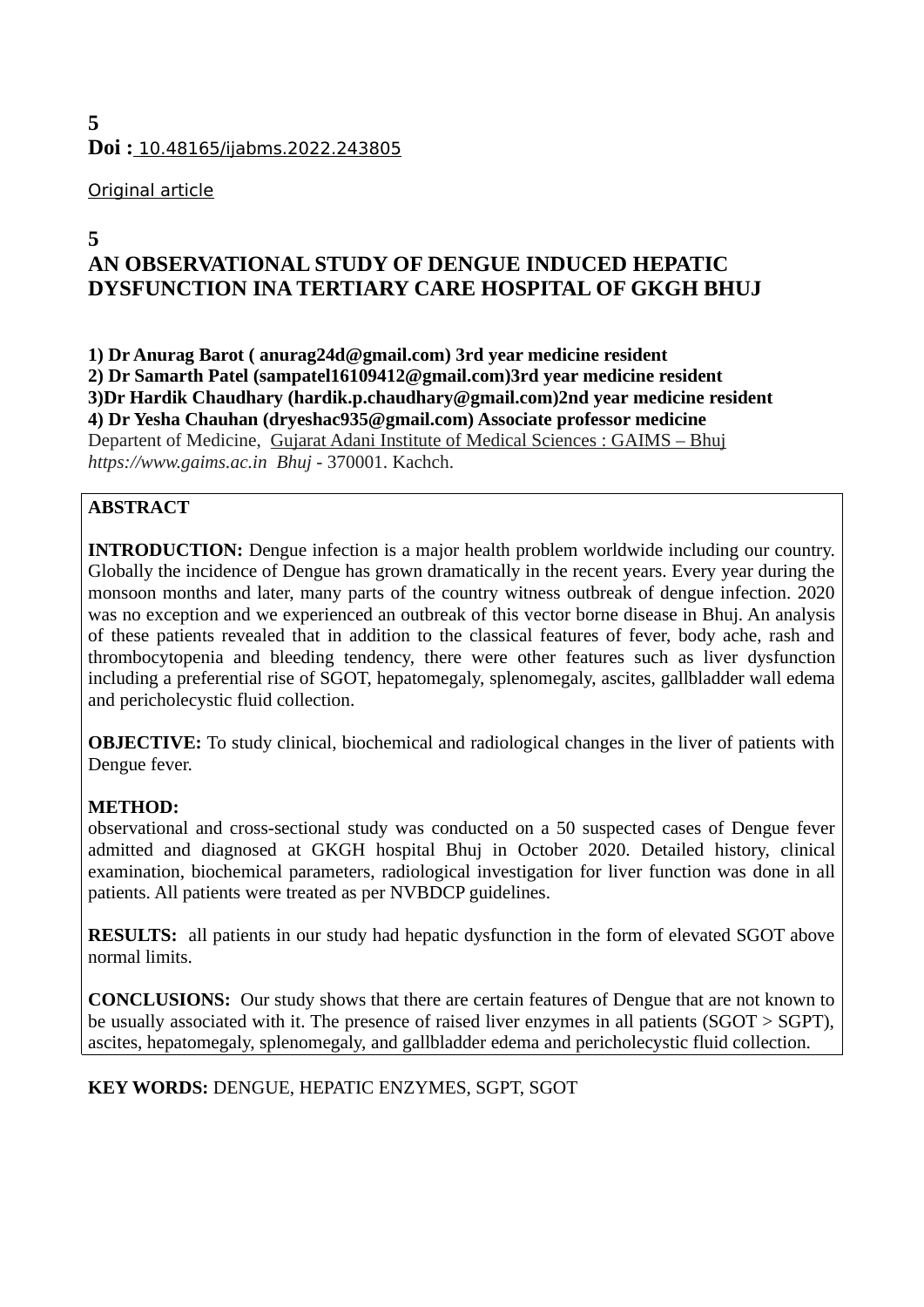## **INTRODUCTION**

Dengue infection is a major health problem worldwide including our country. Globally the incidence of Dengue has grown dramatically in the recent years. Every year during the monsoon months and later, many parts of the country witness outbreak of dengue infection. 2020 was no exception and we experienced an outbreak of this vector borne disease in Bhuj. An analysis of these patients revealed that in addition to the classical features of fever, body ache, rash and thrombocytopenia and bleeding tendency, there were other features such as liver dysfunction including a preferential rise of SGOT, hepatomegaly, splenomegaly, ascites, gallbladder wall edema and pericholecystic fluid collection.

#### **AIMS AND OBJECTIVES**

To study clinical, biochemical and radiological changes in the liver of patients with Dengue fever.

#### **MATERIALS AND METHODS**

This observational and cross-sectional study was conducted on a 50 suspected cases of Dengue fever admitted and diagnosed at gkgh hospital Bhuj in October 2020. Detailed history, clinical examination, biochemical parameters, radiological investigation for liver function was done in all patients. All patients were treated as per NVBDCP guidelines for clinical management of Dengue fever.**<sup>1</sup>**

## **EXCLUSION CRITERIA**

Viral hepatitis, drug induced hepatitis, alcoholic hepatitis and heart failure. All necessary investigations to diagnose these conditions were carried out as an when needed.

| S. No.         | Parameter                                                | Value               |
|----------------|----------------------------------------------------------|---------------------|
|                |                                                          |                     |
|                | Average serum Bilirubin                                  |                     |
| 1              | (mg/dl)                                                  | $0.55 \pm 0.42$     |
|                | $(N = 0.2 - 1$ mg/dl)                                    |                     |
|                | Average SGPT (IU/L)                                      | $82.67 \pm 102.13$  |
| $\overline{2}$ | $(N = 0-42$ IU/L)                                        |                     |
|                | Average SGOT (IU/L)                                      | $146.93 \pm 197.32$ |
| 3              | $(N = 37$ IU/L)                                          |                     |
|                | Average Alkaline Phosphatase (U/L) ( $N = 54 - 369$ U/L) |                     |
| $\overline{4}$ |                                                          | $75 \pm 17.45$      |
|                |                                                          |                     |
|                | $SGPT > 2 \times ULN$                                    |                     |
| 5              | $(N = 84$ IU/L)                                          | 14 (28 %)           |
|                |                                                          |                     |
|                | $SGOT > 2 \times ULN$                                    |                     |
| 6              | $(N = 74$ IU/L)                                          | 30 $(60\%)$         |
|                |                                                          |                     |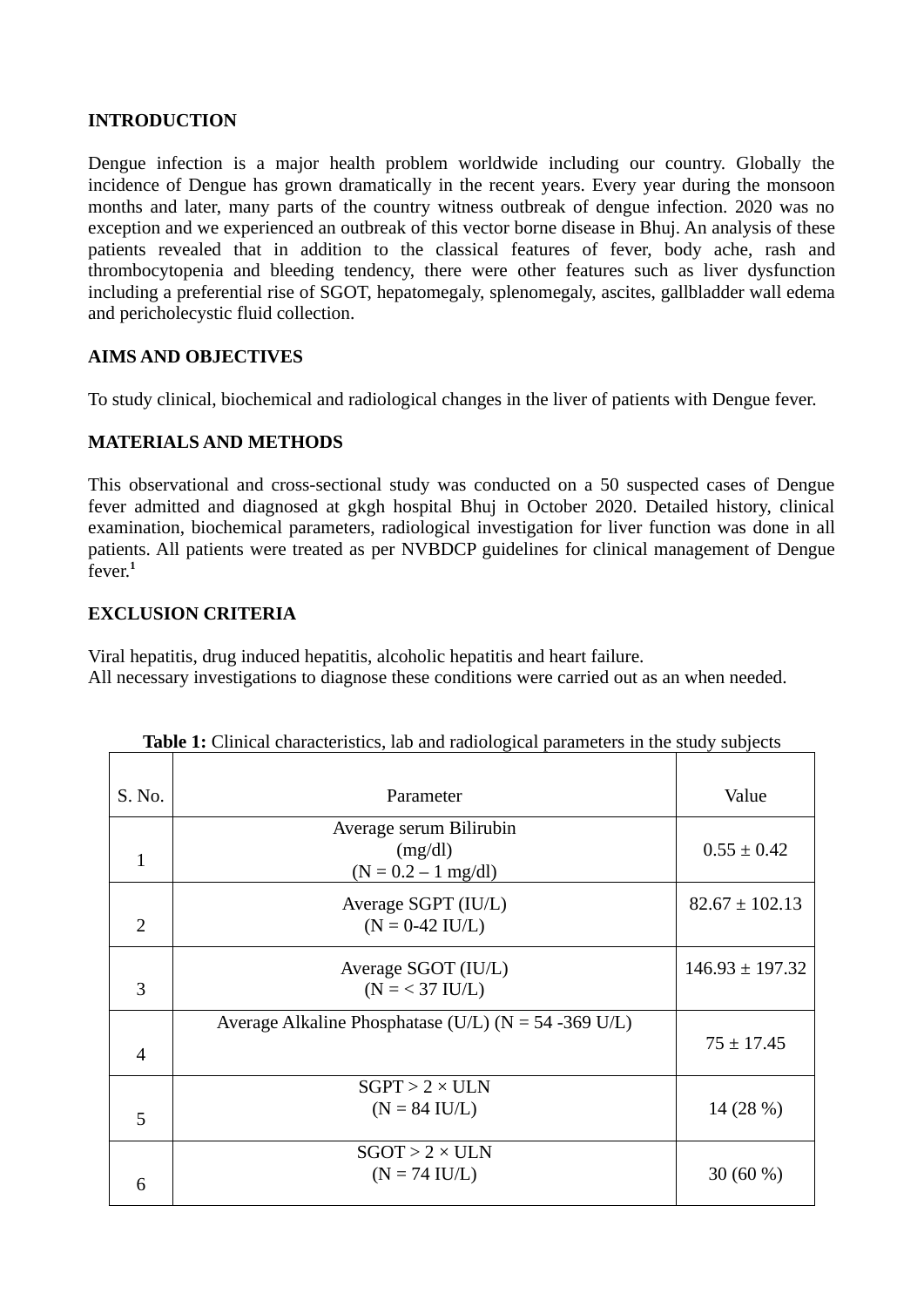| 7  | <b>Ascites</b>                                                  | 26 (52 %) |
|----|-----------------------------------------------------------------|-----------|
| 8  | Hepatomegaly (USG)                                              | $5(10\%)$ |
| 9  | Splenomegaly (USG)                                              | 11 (22 %) |
| 10 | Gallbladder wall edema & pericholecystic fluid collection (USG) | 46 (92%)  |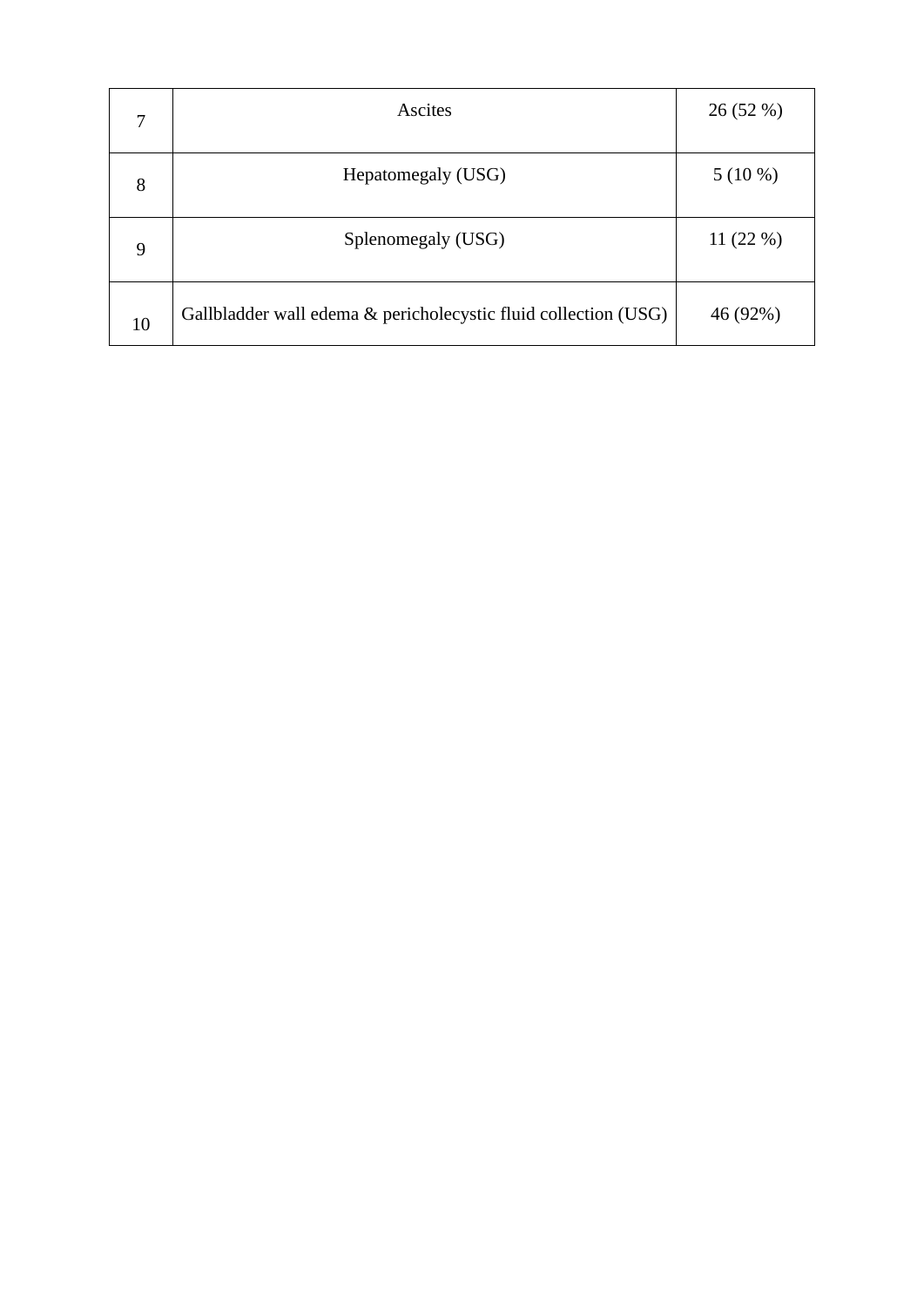## **RESULTS**

Of the 50 patients studied, 31 were males and 19 females. The age range of patients was 14-50 years and the mean age was 25± 9 years. Presenting complaints in our patients were fever (100%), body ache (90%) and vomiting (82%). The average serum bilirubin level was 0.55± 0.42 mg/dl. The average SGPT levels were 82.67± 102.13 IU/L while average SGOT levels were 146.93± 197.32 IU/L. The mean Alkaline Phosphatase levels were  $75 \pm 17.45$  U/L. 100 % patients had elevated SGOT levels while 68 % had elevated SGPT levels with preferential rise of **SGOT (p Value = 0.00026) > SGPT (p Value = 0.01183)**. There were 28 % patients who had their SGPT level > 2  $\times$ ULN, while 60% patients had SGOT level  $> 2 \times$  ULN. None of the patient presented with ascites however 52 % patients had presence of mild ascites on ultrasonography. Ascites in Dengue has been attributed to plasma leakage. None of the patient had palpable liver and spleen on presentation however 10 % patients had hepatomegaly and 22 % patients had splenomegaly on ultrasonography. 92 % patients had Gallbladder edema with pericholecystic fluid collection on ultrasonography. Such findings are also seen in cases of acute viral hepatitis but such cases were excluded from the study. The underlying mechanism is not known. The line of management and duration of hospital stay in all patients was same as with patients without hepatic dysfunction.

## **DISCUSSION**

The results of the present study show certain unusual manifestations of Dengue. There was universal involvement of liver in our patients with preferential rise of SGOT > SGPT. Involvement of liver in Dengue has been described in textbooks as an elevation of transaminases<sup>2</sup>. Higher SGOT levels in comparison to SGPT are known to occur in alcoholic liver disease but such cases were excluded from our study. In adults there are few studies that report elevated enzyme levels, ascites and hepatomegaly.**3-6**Our findings are different from that of Srivenu Itha et al **<sup>7</sup>**who found no preferential elevations of enzymes.

The presence of vomiting in 82 % patients indicates hepatic dysfunction. The mechanism of liver involvement in Dengue infection is not clear and may involve a direct injury to liver cells or an immunologic response. Multiple studies had been carried out which showed preferential elevation of SGOT > SGPT in Dengue haemorrhagic fever and Dengue shock syndrome but such patients were not included in our study.

It is important to keep these features in mind particularly keeping in mind that diagnosis of Dengue may be difficult in some cases and ELISA for dengue may not be positive in first few days of infection**. 8**

#### **CONCLUSION**

The present study shows that there are certain features of Dengue that are not known to be usually associated with it. The presence of raised liver enzymes in all patients ( $SGOT > SGPT$ ), ascites, hepatomegaly, splenomegaly, and gallbladder edema and pericholecystic fluid collection. # Values in mean ±standard deviation or n (%).

#### **REFERENCES**

- 1. NVBDCP (National Vector Borne Diseases Control Programme) guidelines for clinical management of Dengue fever.
- 2. Arthropod and Rodent Borne virus infections in Harrison's principles of Internal medicine  $20<sup>th</sup>$  edition.
- 3. Ooi ET, Ganesa Nathan S, Anil R, Kwok FY, Sinniah M, Gastrointestinal manifestations of Dengue infection in adults. *Med J Malaysia* 2008; 63; 401-05.